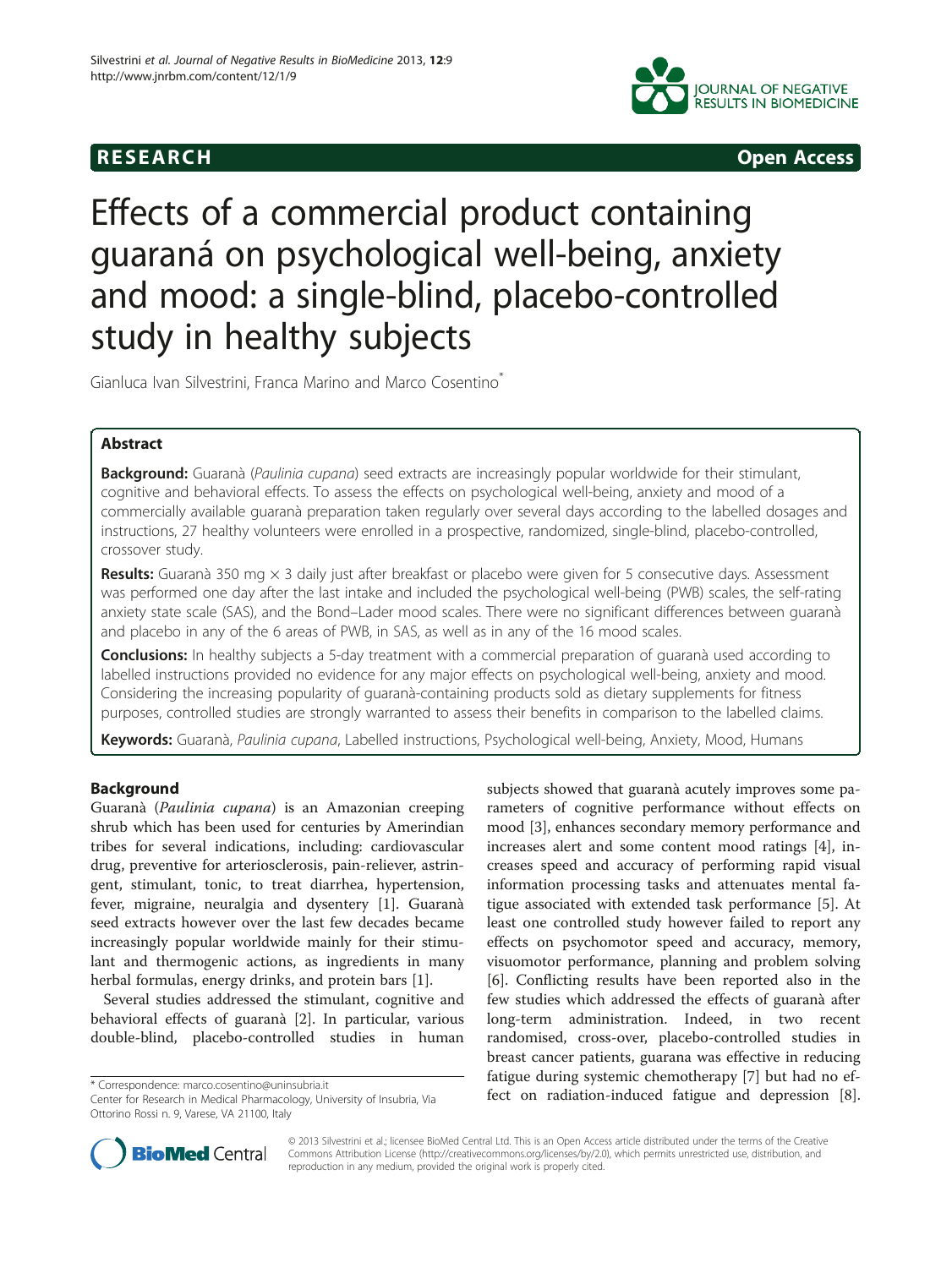Moreover, in a double-blind study it was reported that long-term administration of guaranà had no significant effects on the cognition of normal, elderly volunteers [\[9](#page-6-0)].

Commercial products currently available on the market usually contain guaraná extracts which are concentrated and standardized to the caffeine content. Commonly recommended dosages correspond to 20–30 mg of caffeine per day while usually no instructions are provided about optimal duration of use. Indeed, guaranà is generally regarded as safe by the Food and Drug Administration Center for Food Safety and Applied Nutrition [\[10\]](#page-6-0). These products are usually marketed with claims of effectiveness, but the weight of the evidence is very small for most of them. A recent survey found that guaranà is among the most common herbal ingredients sold over the Internet even for use as legal alternatives to illicit drugs of abuse [[11\]](#page-6-0). Additional concern comes from the observation that potential uses suggested in websites include mood enhancement as well as treatment of depression, together with the suggestion that guaranà may increase feelings of well-being. To our best knowledge however no evidence exists so far which might support those claims, except for a report showing, after acute administration of guaranà, increased alert ratings and improved content ratings measured by use of the Bond-Lader mood scales [[4](#page-5-0)]. Guaranà contains large amounts of caffeine, as well as trace amounts of theophylline and theobromine, which are believed to contribute significantly to guaranà effects [[1](#page-5-0)]. Indeed moderate intake of caffeine has been associated with less depressive symptoms, although its effects on mood never received thorough investigation [[12](#page-6-0)].

Considering the increasing popularity of guaranàcontaining products and the paucity of evidence regarding their actual effectiveness, we decided to assess in healthy subjects the effects on psychological well-being, anxiety and mood of a commercially available guaranà preparation used according to the labeled dosages and instructions.

### Results

#### Subjects

Twenty-seven volunteers (9 female and 18 male, age (mean  $\pm$  SD) 25.4  $\pm$  6.4 years) were enrolled in a prospective, randomized, single-blind, placebo-controlled, crossover protocol evaluating the effects on psychological well-being, anxiety and mood of the intake for five consecutive days of a guaranà extract at 360 mg  $\times$  3 daily just after breakfast, according to labelled advice All the subjects enrolled successfully concluded the study, regularly taking all the capsules in the two treatment periods and participating to all the 4 evaluation sessions. No subjects reported any adverse event in any of the evaluation sessions.

#### Psychological well-being

There were no significant differences among evaluation sessions in the scores of subjects taken as a whole in any of the 6 areas of psychological well-being, and in particular there was no significant difference between the effects of guaranà and placebo (Table [1](#page-2-0)).

When subjects were divided according to gender, no signficant difference was observed in males (guaranà vs placebo: autonomy,  $P = 0.727$ ; environmental mastery:  $P = 0.979$ ; personal growth:  $P = 1.000$ ; positive relations:  $P = 0.698$ ; purpose in life:  $P = 0.298$ ; self-acceptance:  $P =$ 0.991), while in females after guaranà there was a significant increase in the self-acceptance area  $(59.1 \pm 9.3 \text{ with}$ placebo vs  $63.0 \pm 9.4$  with guaranà, P = 0.033) but not in any of the other areas (autonomy,  $P = 0.955$ ; environmental mastery:  $P = 0.626$ ; personal growth:  $P = 0.999$ ; positive relations:  $P = 1.000$ ; purpose in life:  $P = 0.329$ ).

Subjects were also divided in two groups according to the median score obtained for each area after placebo, to test for any difference between lower- and higher-scoring subjects, however no significant difference occurred between the effects of guaranà and placebo in either groups (lower-scoring group: autonomy,  $P = 0.990$ ; environmental mastery:  $P = 0.769$ ; personal growth:  $P = 0.934$ ; positive relations:  $P = 0.989$ ; purpose in life:  $P = 0.998$ ; self-acceptance:  $P = 0.412$ ; higher-scoring group: autonomy,  $P = 0.339$ ; environmental mastery:  $P = 0.959$ ; personal growth:  $P = 0.784$ ; positive relations:  $P = 0.065$ ; purpose in life:  $P = 0.453$ ; self-acceptance:  $P = 0.994$ ).

#### Self-rating anxiety

The scores obtained in the evaluations sessions were: pretreatment  $33.8 \pm 7.0$ , placebo  $32.4 \pm 6.9$ , washout 31.2 ± 6.7, guaranà 32.2 ± 7.3.

There were no significant differences among evaluation sessions in the scores of subjects taken as a whole  $(F = 2.410, \text{DFd} = 57.49, \text{P} = 0.093; \text{guaranà vs placebo:}$  $P = 0.992$ ).

The effect of guaranà was not significantly different from the effect of placebo even in comparisons according to gender (female:  $P = 0.059$ ; male:  $P = 0.895$ ) and to the low or high scores obtained after placebo (low scores:  $P = 0.909$ ; high scores:  $P = 0.797$ ).

#### Mood

There was no significant effect of the treatments on mood as assessed by the Bond–Lader mood scales (Table [2\)](#page-2-0).

The effect of guaranà and placebo did not significantly differ even according to gender (female: alert,  $P = 0.362$ ; calm: P = 0.999; content: P = 0.971; male: alert, P = 0.998; calm:  $P = 0.979$ ; content:  $P = 0.901$ ) or to the lower or higher scores obtained after placebo (lower-scoring group: alert,  $P = 0.190$ ; calm:  $P = 0.533$ ; content:  $P =$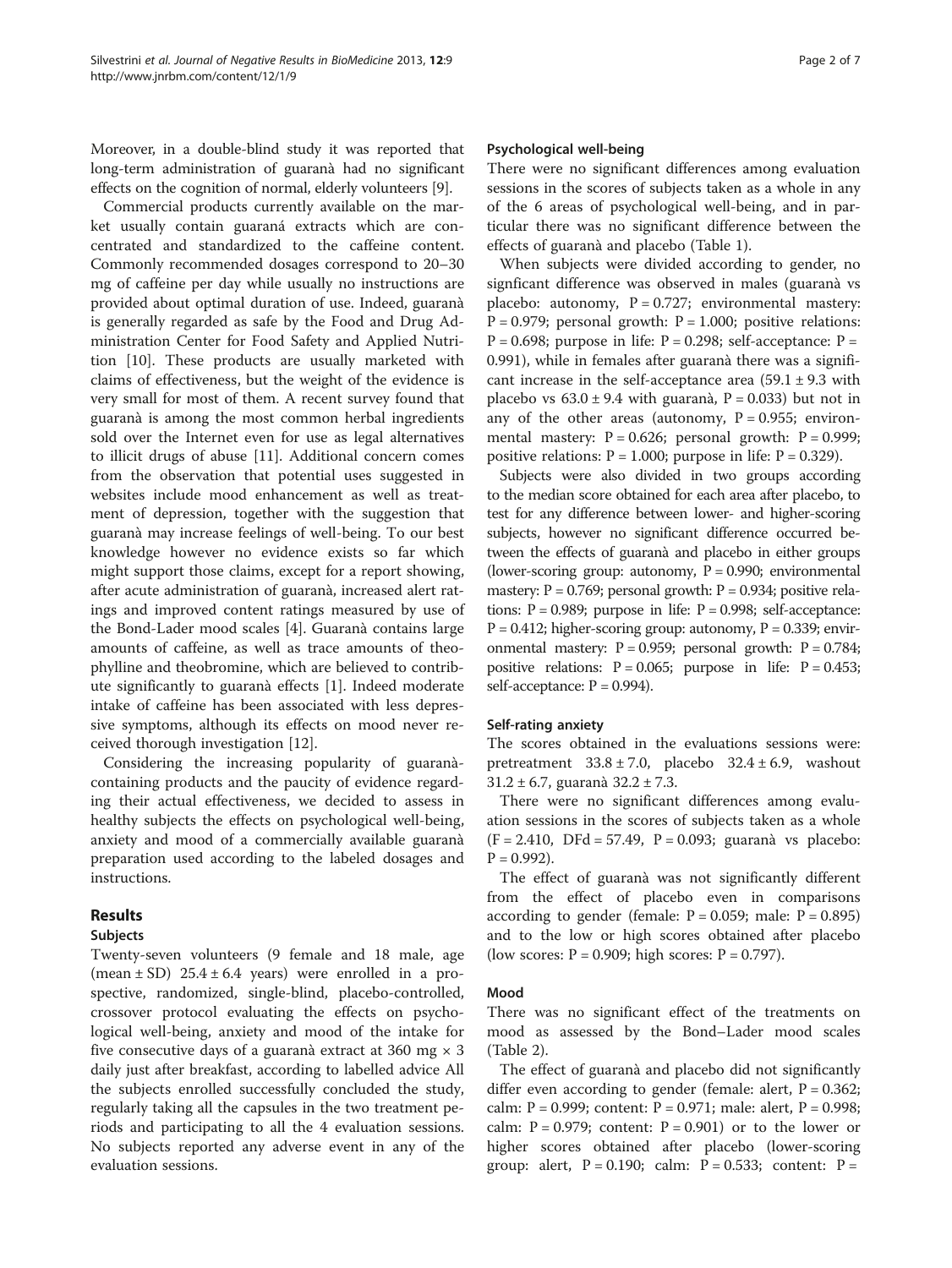<span id="page-2-0"></span>Table 1 Scores from the PWB scales for the six areas of psychological well-being

| Areas of psychological well-being | Pretreatment  | Placebo            | Washout      | Guaranà       | Two-way ANOVA (F, DFd, P) Guaranà vs Placebo (P) |       |
|-----------------------------------|---------------|--------------------|--------------|---------------|--------------------------------------------------|-------|
| Autonomy                          | $64.5 + 9.0$  | $654 + 104$        | $64.9 + 9.2$ | $647 + 109$   | 0.267, 62.30, 0.805                              | 0.921 |
| <b>Environmental mastery</b>      | $60.8 + 9.1$  | $614 + 10^{\circ}$ | $626 + 89$   | $61.9 + 10.1$ | 1.207. 63.40. 0.311                              | 0.965 |
| Personal growth                   | $66.9 + 6.3$  | $663 + 81$         | $660 + 79$   | $663 + 78$    | 0.382, 59.33, 0.711                              | 1.000 |
| <b>Positive relations</b>         | $64.4 + 7.6$  | $633 + 84$         | $627 + 84$   | $625 + 79$    | 1.538, 59.08, 0.221                              | 0.781 |
| Purpose in life                   | $63.6 + 9.2$  | $644 + 82$         | $64.7 + 8.8$ | $636 + 88$    | 0.722, 53.84, 0.495                              | 0.810 |
| Self-acceptance                   | $61.4 + 13.1$ | 61/111             | $624 + 109$  | $628 + 114$   | 0.928, 57.63, 0.410                              | 0.540 |

Data are means ± SD.

0.565; higher-scoring group: alert,  $P = 0.065$ ; calm:  $P =$ 0.810; content:  $P = 0.395$ ).

#### Statistical power analysis

The least hypothetical differences between the effects of guaranà and placebo which could be detected in the whole study population in each test at the 0.05 significance level and with a power value of 0.80 were as follows:

- PWB scales (areas of psychological well being):
	- Autonomy: 2.80
	- Environmental mastery: 2.43
	- Personal growth: 2.10
	- Positive relations: 2.32
	- Purpose in life: 2.32
- Self-acceptance: 2.32 SAS scale: 2.21
	-
- Bond–Lader VAS:
	- $\bullet$  Alert: 8.57
	- Calm: 11.48
	- $\bullet$  Content: 11.59

## **Discussion**

The purpose of our study was to assess in a population of healthy subjects the effects of a commercially available guaranà preparation on psychological well-being, anxiety and mood when the product was used according to the labelled dosages and instructions. Results provide no evidence for any major effects of guaranà on the psychological tests employed. The only significant difference in favour of guaranà was found in female subjects and it was limited to just one of the six areas of psychological well-being (namely, self-acceptance), thus it cannot be excluded that it represents just a random finding. Given

the null results reported, it is important to consider whether the study was adequately powered to detect significant effects if they existed. Power analysis of the results show that the least hypothetical differences between the effects of guaranà and placebo which could be detected in our study were in the range 2.1-2.8 for PWB scales and 2.2 for the SAS scale, while they were in the range 8.6-11.6 for the Bond–Lader scales. Least hypothetical differences are therefore very small for the PWB scales and for the SA scale. In particular, each of the PWB scales may range 14–84 [[13-15](#page-6-0)], thus the least detectable differences would be just 3.5% of the entire interval, which is highly unlikely to be somehow clinically significant. For the SAS scale total scores range from 20–80 and clinically relevant intervals are: 20–44 normal, 45–59 mild to moderate anxiety, 60–74 marked to severe anxiety, 75–80 extreme anxiety [[16\]](#page-6-0). Intervals are therefore nearly seven-fold higher than the least detectable differences in the present study, thus it is unlikely that any significant effects could have been overlooked. As for the Bond Lader scales, least detectable differences in our study were in the range 8.6-11.6. The Bond Lader scales were used in at least one previous study showing positive results with guaranà [\[4](#page-5-0)]: after acute administration of guaranà to 26 healthy subjects (18 females, 8 males) there were statistically significant increases of alert and content ratings, the size being in both cases on average around 6–7 units, a difference which could have been overlooked in our setting. Nonetheless, according to our results the average differences observed between placebo and guaranà in either alert, content and calm were in the range 1.3-3.3, therefore unlikely to be clinically relevant and in any case half or less those found in the study by Haskell et al. [\[4](#page-5-0)]. It should be noted that also Kennedy et al. [\[3](#page-5-0)] examined the effects of a single

#### Table 2 Scores from the Bond–Lader VAS

| <b>Mood factors</b> | Pretreatment  | Placebo       | Washout       | Guaranà       | Two-way ANOVA (F, DFd, P) | Guaranà vs Placebo (P) |
|---------------------|---------------|---------------|---------------|---------------|---------------------------|------------------------|
| Alert               | $79.9 + 14.9$ | $33.1 + 18.3$ | $28.7 + 13.8$ | $30.0 + 15.1$ | 0.948, 59.95, 0.404       | 0.733                  |
| Calm                | $40.0 + 22.0$ | $39.3 + 23.6$ | $39.0 + 21.7$ | $38.0 + 22.1$ | 0.099, 55.15, 0.915       | 0.989                  |
| Content             | $76.4 + 16.4$ | $337 + 219$   | $79.8 + 17.6$ | $30.4 + 14.8$ | 1.671, 64.43, 0.190       | 0.858                  |

Data are means ± SD.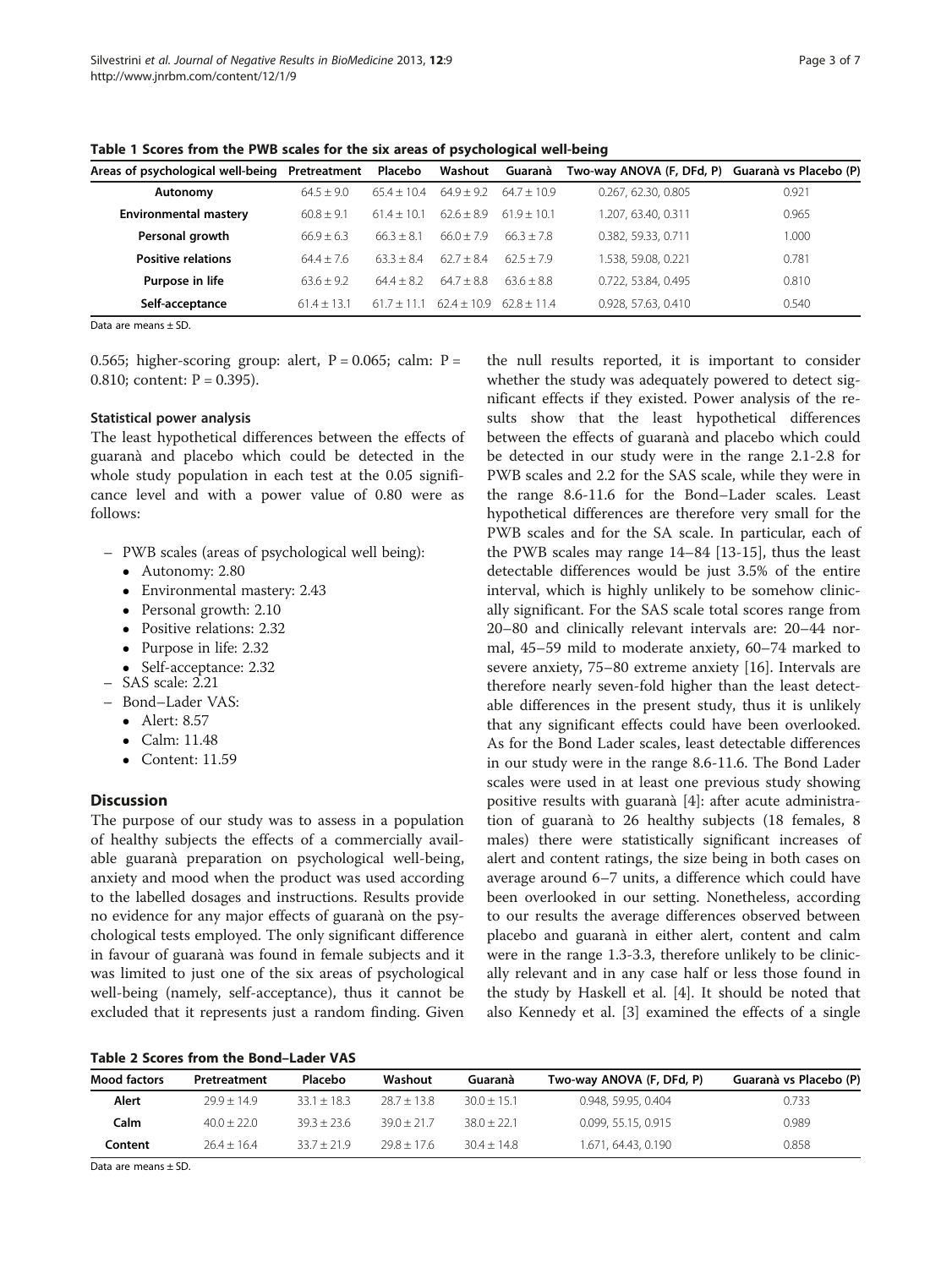dose of guaranà extract on mood using the Bond-Lader scales. They reported no signifcant effects, however they also provided no figures and it is therefore not possible to compare those results with the present findings.

Studies investigating the neurobehavioural effects of guaranà in humans so far considered mainly the acute effects. Kennedy and co-workers [\[3\]](#page-5-0) used 75 mg of a dried ethanolic extract of guaranà and found positive effects on some tasks of the Cognitive Drug Research (CDR) computerised assessment and on the Serial subtraction task, and in particular improvements to speed of attention, secondary memory, serial subtractions and speed of sentence verification, but no effects on the Bond-Lader mood scales. The same group in a subsequent study [[5\]](#page-5-0) showed that 222 mg of guaranà (containing 40 mg caffeine) added to vitamin/mineral effervescent tablets improved task performance, in comparison to placebo, in terms of both increased speed and accuracy of performing the Rapid Visual Information Processing and attenuated mental fatigue associated with extended task performance. Haskell and co-workers [\[4](#page-5-0)] used a standardized guaranà extract containing 11-12% caffeine and found positive effects on secondary memory performance in the CDR computerised assessment with 37.5 and 75 mg, on alert ratings of the Bond-Lader mood scales with 300 mg and on content ratings with 37.5, 75, 150 and 300 mg. Fernandes Galduróz and de Araújo Carlini [\[6\]](#page-5-0), who failed to report any effects with guaranà, evaluated 1000 mg guaranà containing 21 mg caffeine on tests of psychomotor speed and accuracy (letter cancellation), working memory (digit span and digit symbol substitution), memory (free recall and learned material) and the Mosaic test (involving visuomotor performance, planning and problem solving). No effect was also found on anxiety and quality of sleep.

Just a few studies addressed the effects of guaranà after prolonged administration. The study by de Oliveira Campos and co-workers [[7\]](#page-5-0) examined the effects of 50 mg guaranà by mouth twice daily for 21 days in 75 breast cancer patients receiving systemic chemotherapy using a double-blinded procedure and found positive results on several fatigue scales with no worsening of sleep quality or anxiety or depression. In another doubleblinded, cross-over study, da Costa Miranda et al. [\[8](#page-5-0)] randomized 36 patients with breast cancer undergoing adjuvant radiation therapy to either guaranà 75 mg daily for 28 days or to placebo and found no effect on radiation-induced fatigue and depression. Fernandes Galduróz and de Araújo Carlini [[9\]](#page-6-0) administered 1 g of powdered guaranà (containing 2.1% caffeine) per day for five months to normal, elderly volunteers who were evaluated at baseline and after 3 and 5 months. Evaluations included the Mini-Mental State as screening for dementia, the Digital Span to assess immediate memory, the

Free Recall for recent memory, Digital Symbol for psychomotor activity and concentration, Cancellation tests for vigilance and attention, the Mosaic test for visual and spatial organization, the Rave-Progressive Matrices for general abilities, and in addition quality of sleep and anxiety were assessed. No significant effects were detected on any of the functions tested and in addition no subjects reported any rise in libido or improved sexual performance.

Based upon available literature, it appears therefore that guaranà has been investigated mainly as a stimulant, in agreement with its chemical composition, while the possible effects of guaranà on mood have been only occasionally considered. So far only Haskell et al. [\[4](#page-5-0)] reported some positive results on mood, while Kennedy et al. [\[3](#page-5-0)] failed to observe any significant effects. Nonetheless, in both cases single doses of guaranà were studied and short-term effects were reported.

Guaranà-containing products are usually recommended for regular use: this is the main reason why our study was concerned with the effects of guaranà regularly taken according to the labeled dosages and instruction over several days. The results of our study, which found no effect of guaranà on psychological well-being, anxiety and mood, are in line with previous studies reporting no activity of guaranà [[6](#page-5-0)[,9](#page-6-0)]. We decided to assess the effects of guaranà on psychological well-being since the possible increase of "feelings of well-being" is among the most common claims for guaranà-containing products in particular on the Internet, where guaranà is one of the most popular herbal ingredients sought for the purpose of increasing alertness and fitness [[11](#page-6-0)], however to our knowledge no scientific studies existed so far which addressed this issue. In our study we used a guaranà extract commercially available and standardized to 2.5% caffeine. Enrolled subjects took a total of 1080 mg/day, according to labelled commercial instructions and corresponding to 27 mg caffeine per day. Likely explanations for lack of effects and apparent discrepancies with other studies (e.g. Haskell and co-workers [[4\]](#page-5-0) who found positive effects on some ratings of the Bond-Lader mood scales) include the possibility that the selected tasks were insensitive to the levels of treatment used, or the testing regimens were not adequate to observe the effects of guaranà. Indeed, caffeine is one of the main chemicals in guaranà seeds, its content being usually 4-8% [\[1\]](#page-5-0). The half-life of caffeine however is about 5 h (see e.g. [[17](#page-6-0)]), therefore any acute effects are likely to disappear in a short time, while the supposed long-term benefits of frequent caffeine consumption (e.g. reduced risk of type 2 diabetes and liver cancer) possibly require years of more or less regular intake (see e.g. [\[18,19\]](#page-6-0)): it cannot be excluded that the same applies to the possible effects of caffeine on mood, which so far never received thorough investigation [[12](#page-6-0)].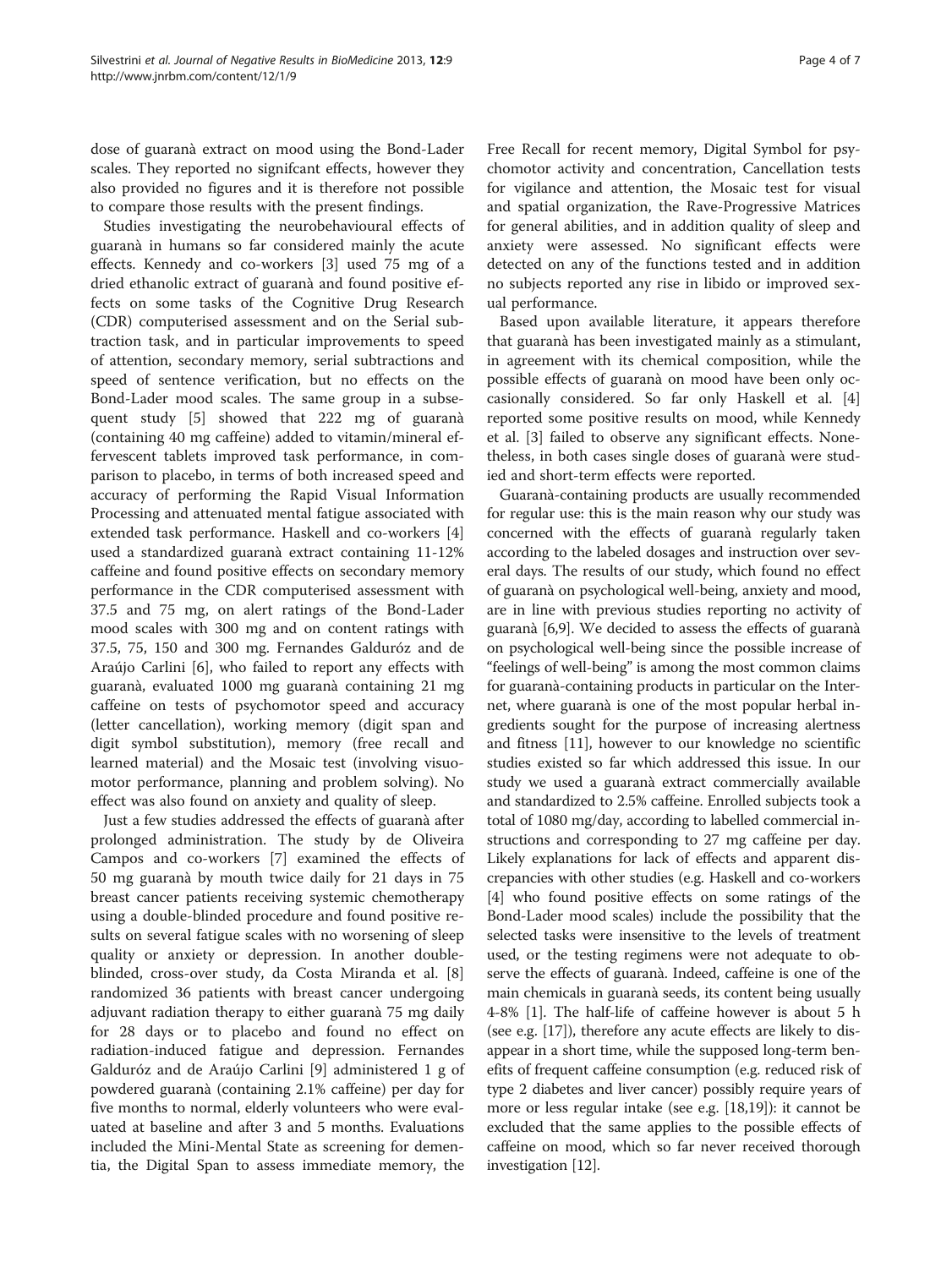In conclusion, the present study failed to observe any significant effect of a 5-day treatment with a commercial preparation of guaranà on psychological well-being, anxiety and mood in healthy subjects. A number of adverse events are reported with the use of herbal food supplements containing guaranà, including irritability, heart palpitations, anxiety and other central nervous system events [[20](#page-6-0)], especially in children, adolescents, and young adults with seizures, diabetes, cardiac abnormalities, or mood and behavioral disorders or those who take certain medications [[21](#page-6-0)]. Also in view of the weak evidence available regarding the actual effectiveness of commercial products containing guaranà, caution shoud be always used and advised to potential users. Considering the increasing popularity of products containing guaranà – as well as a number of other traditional herbs – and sold as dietary supplements for health and fitness purposes, controlled studies are strongly warranted to assess their benefits in comparison to the labelled claims.

# Methods

#### Subjects

We enrolled 27 volunteers (9 female and 18 male, age (mean  $\pm$  SD) 25.4  $\pm$  6.4 years). Subjects taking part in the study were acquaintances of the students attending the Course in Motorial Sciences at the Faculty of Medicine, University of Insubria (Varese, I). All the subjects reported good health, were not cigarette smokers and did not report use of over-the-counter, medication (including hormonal contraceptive methods) and/or illicit drugs in the previous three months. Participants were told that the study aimed at the evaluation of the effects of mood of a commerncial product containing guaranà used according to the commercial advice and that, to this end, they would have received during distinct 5-day periods in random sequence capsules containing guaranà or corn starch. All the participants provided written informed consent and the study was performed according to ethical guidelines for research on humans.

#### Study products

We used a commercial guaranà extract kindly provided by Anderson Research (Cassino, FR, Italy; [http://www.](http://www.anderson-research.com) [anderson-research.com\)](http://www.anderson-research.com). The extract contained caffeine 2.5% (w/w) and was prepared in 360 mg capsules. According to labelled instructions, 3 capsules/day should be taken, with no recommendations regarding duration of use. Placebo capsules contained 360 mg of cornstarch.

#### Study design

The study was a prospective, randomized, single-blind, placebo-controlled, crossover study evaluating the effects on psychological well-being, anxiety and mood of the intake for five consecutive days of a guaranà extract at  $360 \text{ mg} \times 3$ daily just after breakfast, according to labelled advice.

#### **Procedure**

Each participant was required to attend a total of 4 evaluation sessions (pretreatment, treatment 1, washout, treatment 2), which comprised completion of the psychological well-being scales (PWB) [\[13](#page-6-0)], the self-rating anxiety state scale (SAS) [\[16](#page-6-0)], and the Bond–Lader Visual Analogue Scales [[22\]](#page-6-0). Testing took place during the morning between 9:00am and 11:00am in a room of the laboratories, and subjects were visually isolated from each other during the whole session. The pretreatment session (day 1) was identical to the others and was devised to eliminate practice effects and to familiarize participants with the evaluation procedures. Participants were then randomized to guaranà or placebo and received 15 capsules and the instructions about how to take them each day (3 capsules/day immediately after breakfast with half glass of water) for five consecutive days (days 2–6). Then participants underwent the second evaluation session (day 7, treatment 1) and then a washout period of additional five days (days 8–12), which was followed by an evaluation session (day 13, washout) and by a second 5-day period of treatment (days 14–18, crossover: placebo or guaranà according to what they received in the first period). The day after the end of the second treatment period (day 19) participants underwent the final evaluation session (treatment 2). Evaluation sessions following treatment periods always included a standard interview about any possible adverse events.

Subjects were blind to treatments. Random allocation to guaranà or placebo was accomplished by use of a random number calculator (QuickCalcs, GraphPad Software, La Jolla California USA, [www.graphpad.com](http://www.graphpad.com/)). During the first period of treatment 9 subjects received guaranà and 15 received placebo, and were subsequently switched to placebo and guaranà, respectively, during the second period. Before each period of treatment, each subject received 15 capsules (either guaranà or placebo, 3 per day for 5 consecutive days) and was asked to bring back any remaining capsules on the day of the evaluation, to check for compliance. Capsules were handed together with the brochure of the commercial product containing guaranà, to expose subjects to standard information provided when the product is normally purchased.

During the study, subjects were asked to abstain from alcoholic and caffeine-containing beverages, except for a maximum of 4 cups of coffee (italian "espresso") per day, and to abstain also from coffee in the morning of the weekly testing session. No other dietary restrictions were imposed.

#### Psychological well-being (PWB) scales

The long form (84 questions) of the PWB scales developed by Carol D. Ryff [[13](#page-6-0),[14](#page-6-0)] was used. The scales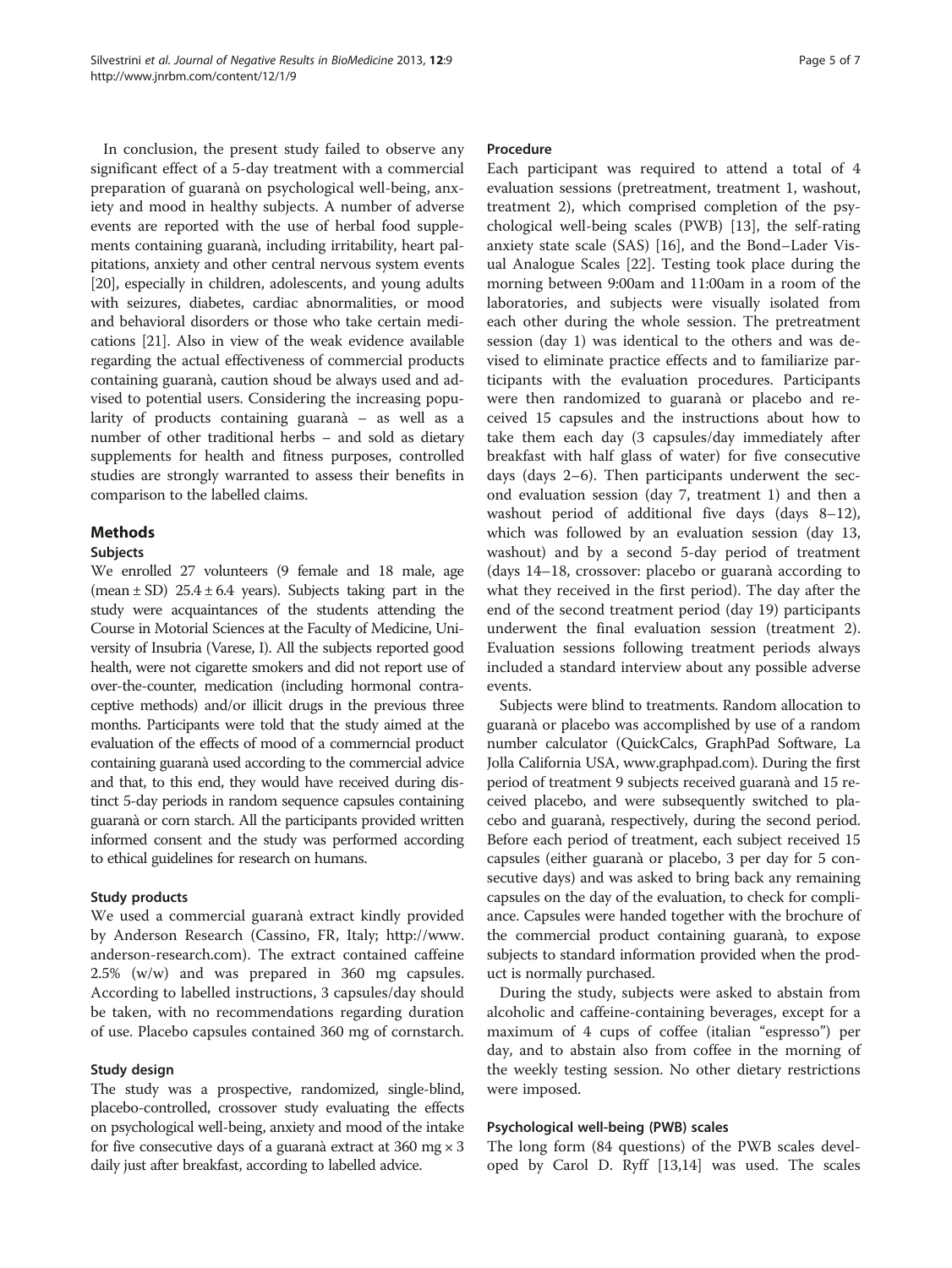<span id="page-5-0"></span>consist of series of statements reflecting the six areas of psychological well-being: autonomy, environmental mastery, personal growth, positive relations with others, purpose in life, and self-acceptance. Respondents rate statements on a scale of 1 to 6, with 1 indicating strong disagreement and 6 indicating strong agreement. Responses are totaled for each of the six categories (about half of the responses are reverse scored). For each category, a high score indicates that the respondent masters that area in life, while a low score shows that the respondent struggles to feel comfortable with that particular concept. PWB scales have been recently validated for use in the italian population [\[15\]](#page-6-0).

#### Self-rating anxiety scale (SAS)

The SAS [[16\]](#page-6-0) was used to quantify the level of anxiety. The scale is a 20-item self-report assessment device including measures of state and trait anxiety. Respondent is asked to indicate how much each statement applies to her or him. Each question is scored on a Likert-type scale of 1–4 (based on the following replies: "a little of the time," "some of the time," "good part of the time," and "most of the time"). Overall assessment is done by total score, after reverse scoring some of the responses. The total scores range from 20–80: 20–44 normal, 45– 59 mild to moderate anxiety, 60–74 marked to severe anxiety, 75–80 extreme anxiety.

#### Bond–lader visual analogue scales (VAS)

The Bond–Lader VAS [[22\]](#page-6-0), consisting of sixteen 100 mm visual analogue scales anchored by antonyms (e.g. Alert–Drowsy, Lethargic–Energetic, etc.), were used to assess subjective mood. The scales reflect three key mood factors: "alert" (alert-drowsy, attentive-dreamy, lethargic-energetic, muzzy-clearheaded, coordinated-clumsy, mentally slow-quick witted, strong-feeble, interested-bored, incompetent-proficient), "calm" (calm-excited, tense-relaxed) and "content" (contented-discontented, troubled-tranquil, happy-sad, antagonistic-friendly, withdrawn-sociable). Scores for each item represent the number of mm from the negative antonym. Item scores were summed and averaged to create total scores for each respective factor. Factor scores had a potential range between 0 and 100, with 100 representing highly alert, calm or content. A penand-paper version was used and participants were asked to mark each line between the antonyms indicating how they felt at the present time.

#### Data analysis

Data are presented as means  $\pm$  standard deviation (SD) with n indicating the number of observations. Statistical significance of the differences between sessions were evaluated by means of One-Way ANOVA for repeated measures with Tukey's correction for multiple comparisons. Statistical significance of the differences was also assessed according to gender and to the median score obtained for each scale after placebo, to test for any difference between lower- and higher-scoring subjects.

Statistical analysis was performed using GraphPad Prism version 6.00 for Mac (GraphPad Software). Sample size calculations could not be performed in advance, since there is no general consensus about the smallest average differences which would be scientifically important for each of the scales employed. The power of the study to detect the least hypothetical difference between the effects of guaranà and placebo was therefore determined for each test after completion of the study. Calculations were performed by use of GraphPad StatMate for Windows (GraphPad Software).

#### Competing interests

The authors declared that they have not competing interests.

#### Authors' contributions

MC and GIS conceived and designed the study, GIS collected the data, MC, FM and GIS analysed and interpreted results. All the Authors were involved in drafting and revising the manuscript, and gave final approval.

#### Acknowledgements

This study was presented by GIS as final thesis for the attainment of the 3 year Degree in Motorial Sciences at the Faculty of Medicine, University of Insubria, academic year 2010/2011. The Authors wish to express their gratefulness to Prof. Alberto Passi, President of the 3-year Course in Motorial Sciences, Faculty of Medicine, University of Insubria, for his support. Guaranà extracts and placebo were prepared and provided at no cost by Anderson Research (Cassino, FR, Italy; [http://www.anderson-research.com\)](http://www.anderson-research.com). This research received no specific grant from any funding agency in the public, commercial, or not-for-profit sectors.

#### Received: 20 February 2013 Accepted: 21 May 2013 Published: 25 May 2013

#### References

- 1. Taylor L: The healing power of rainforest herbs—a guide to understanding and using herbal medicinals. Garden City Park, NY: Square One Publishers; 2005:303–307.
- 2. Scholey A, Haskell C: Neurocognitive effects of quaraná plant extract. Drugs Fut 2008, 33:869–874.
- 3. Kennedy DO, Haskell CF, Wesnes KA, Scholey AB: Improved cognitive performance in human volunteers following administration of guarana (Paullinia cupana) extract: comparison and interaction with Panax ginseng. Pharmacol Biochem Behav 2004, 79:401–411.
- 4. Haskell CF, Kennedy DO, Wesnes KA, Milne AL, Scholey AB: A double-blind, placebo-controlled, multi-dose evaluation of the acute behavioural effects of guaraná in humans. J Psychopharmacol 2007, 21:65–70.
- 5. Kennedy DO, Haskell CF, Robertson B, Reay J, Brewster-Maund C, Luedemann J, Maggini S, Ruf M, Zangara A, Scholey AB: Improved cognitive performance and mental fatigue following a multi-vitamin and mineral supplement with added guaraná (Paullinia cupana). Appetite 2008, 50:506–513.
- 6. Fernandes Galduróz JC, De Araújo Carlini E: Acute effects of the Paulinia Cupana, "Guaranà" on the cognition of normal volunteers. Sao Paulo Med J 1994, 112:607–611.
- 7. de Oliveira Campos MP, Riechelmann R, Martins LC, Hassan BJ, Casa FB, Del Giglio A: Guarana (Paullinia cupana) improves fatigue in breast cancer patients undergoing systemic chemotherapy. J Altern Complement Med 2011, 17:505–512.
- 8. Da Costa Miranda V, Trufelli DC, Santos J, Campos MP, Nobuo M, Da Costa Miranda M, Schlinder F, Riechelmann R, Del Giglio A: Effectiveness of guaraná (paullinia cupana) for postradiation fatigue and depression: results of a pilot double-blind randomized study. J Altern Complement Med 2009, 15:431–433.